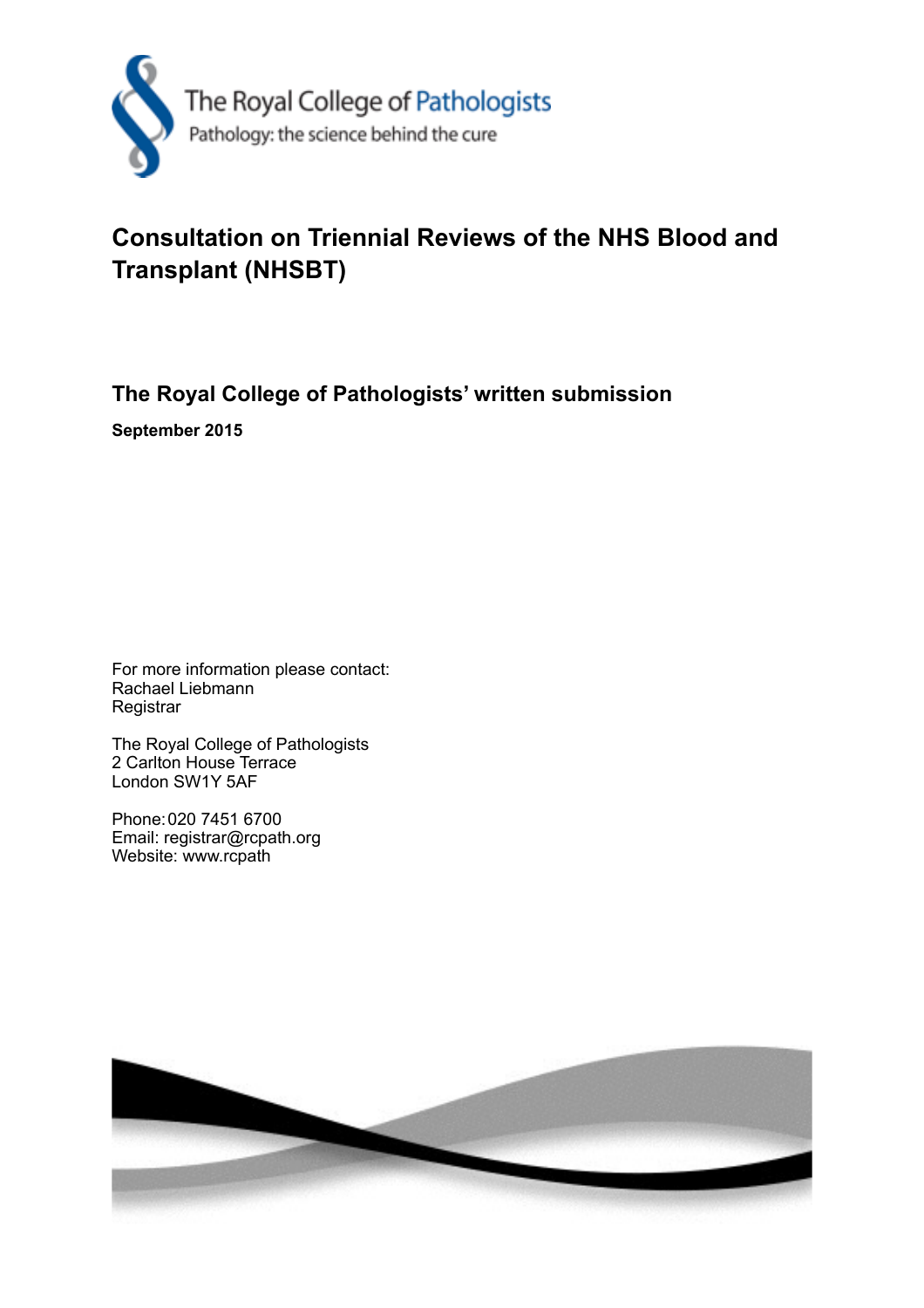# **1 About the Royal College of Pathologists**

**1.1** The Royal College of Pathologists (RCPath) is a professional membership organisation with a charitable status. It is committed to setting and maintaining professional standards and to promoting excellence in the teaching and practice of pathology. Pathology is the science at the heart of modern medicine and is involved in 70 per cent of all diagnoses made within the National Health Service. The College aims to advance the science and practice of pathology, to provide public education, to promote research in pathology and to disseminate the results. We have over 10,000 members across 19 specialties working in hospital laboratories, universities and industry worldwide to diagnose, treat and prevent illness.

**1.2** The Royal College of Pathologists makes comments on the Triennial Review of the NHS Blood and Transplant (NHSBT).The following comments were made by Fellows of the College during the consultation which ran from 27th August 2015 until 4th September 2015.